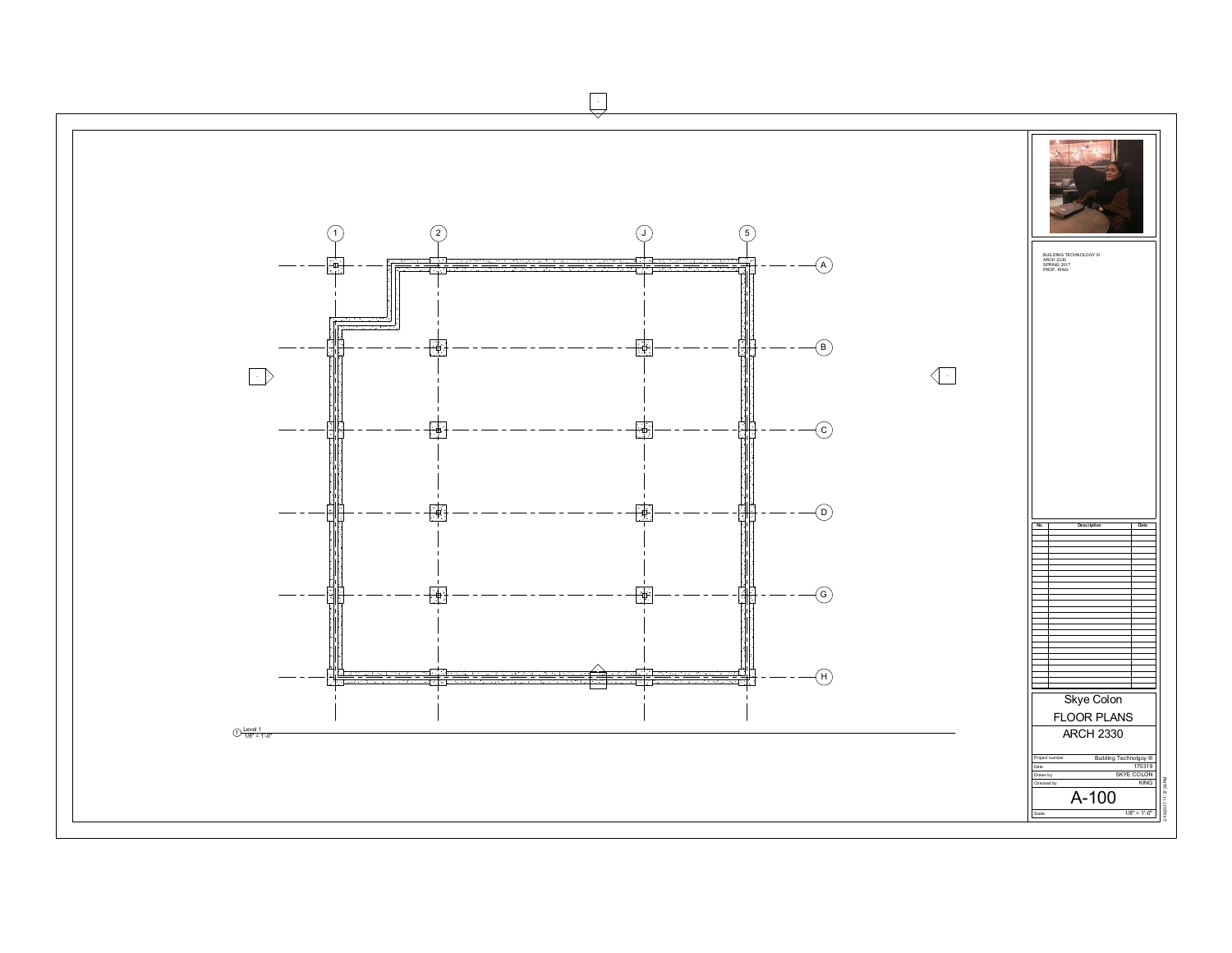$\overline{\bigcup}$ --

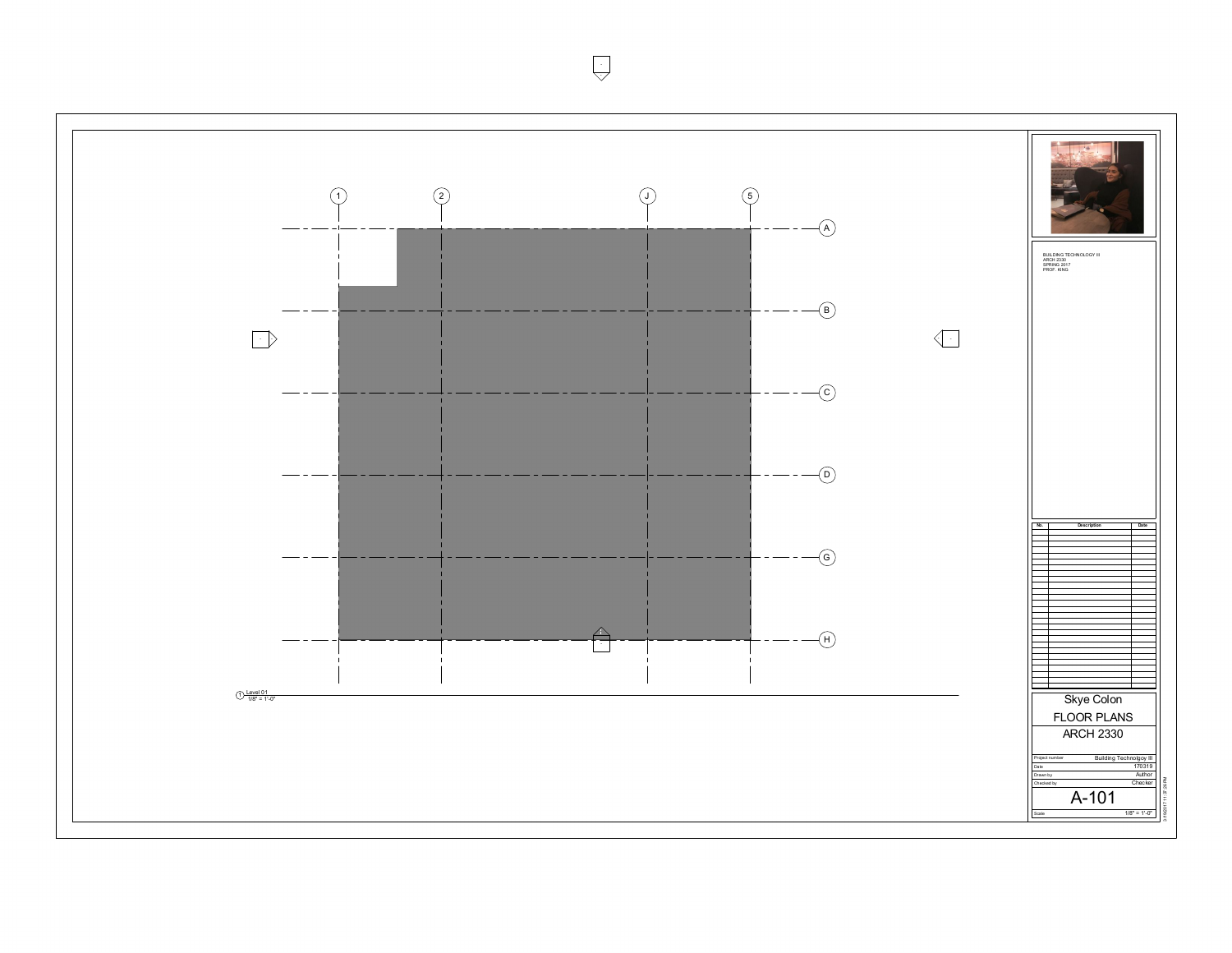$\overline{\bigcup}$ --

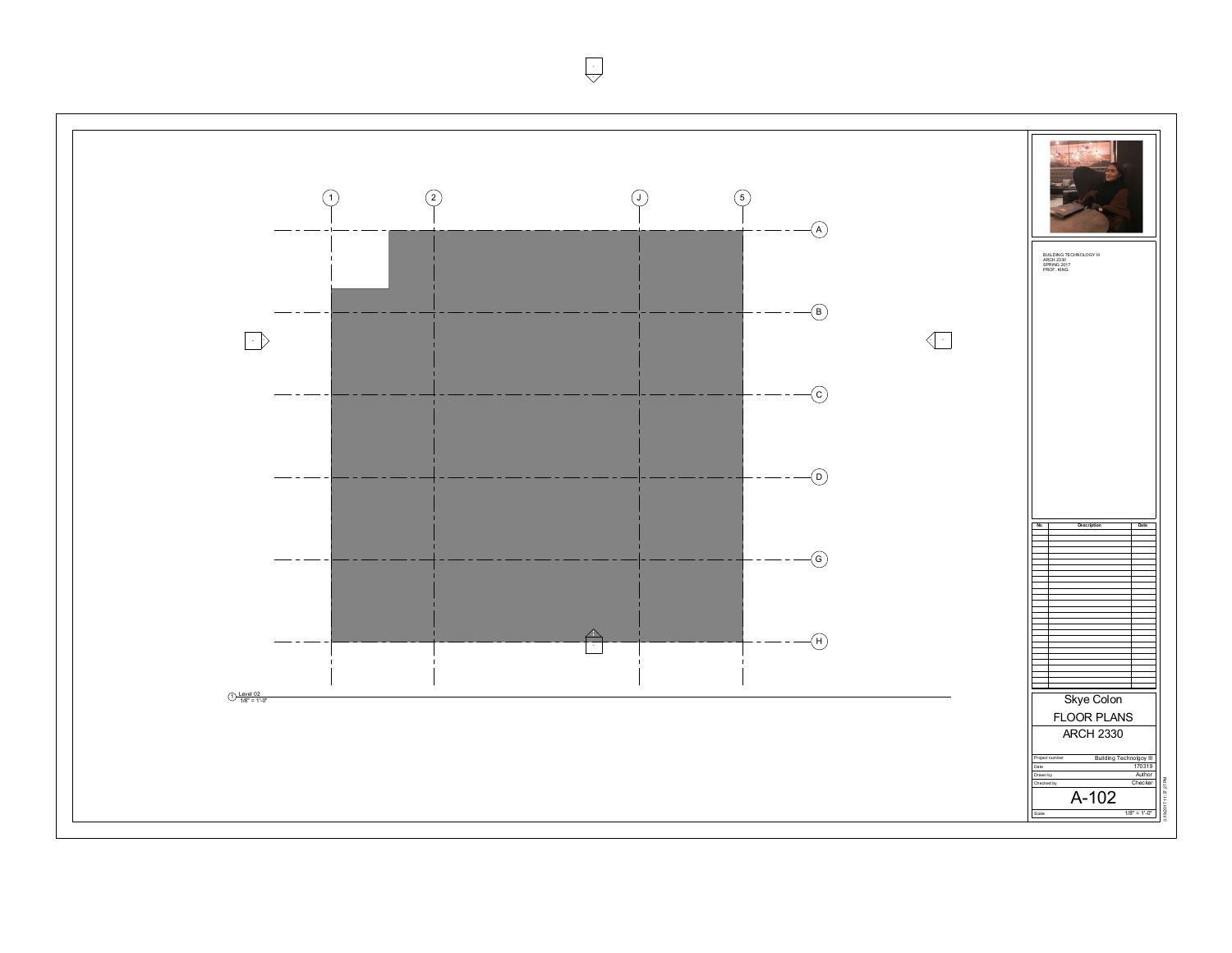$\overline{\bigcup}$ --